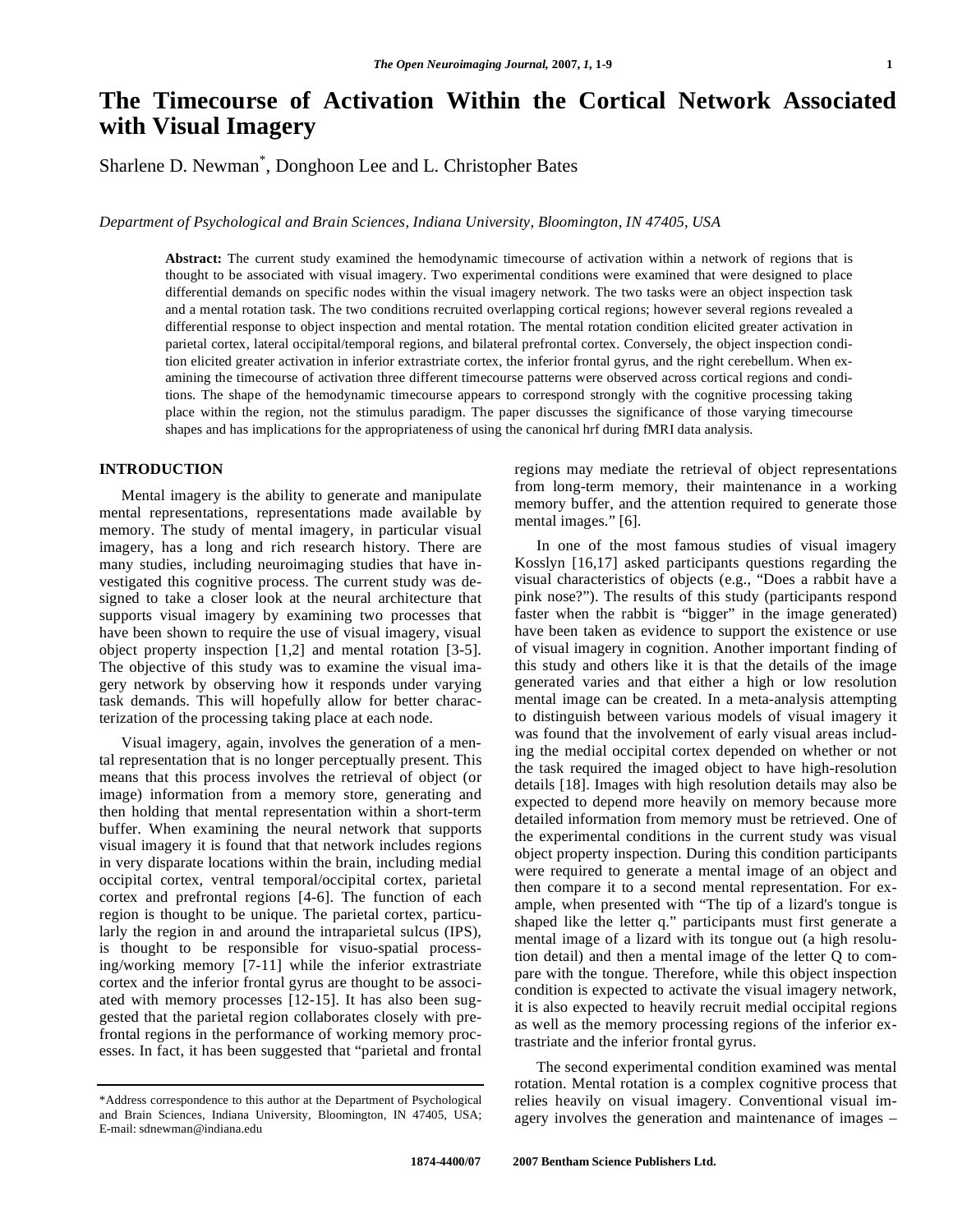retrieving information from memory, generating an image, and holding it in a short-term buffer. Mental rotation, while also requiring the generation of a mental image, additionally involves the manipulation or transformation of that image. For example, when presented with "The capital letter h rotated 90 degrees is a capital i." participants must generate a mental image of "H" and then rotate that image before comparing the transformed "H" to the generated image of "I". Mental rotation has been found to involve a network of cortical regions that overlap significantly with visual imagery which includes parietal regions [4,5,8]; and visual processing regions, both early (see Kosslyn & Thompson, 2003 for a review) and higher visual processing regions [19]. Mental rotation has also been found to involve motor systems of the frontal cortex [3,20,21]. Because IPS is thought to be the visuo-spatial workspace, it is expected to be heavily involved during mental rotation. Therefore, while the object inspection task was expected to rely on medial occipital and inferior extrastriate cortex, mental rotation was expected to rely heavily on the parietal cortex (and frontal/motor processing regions).

 Here, visual imagery will be elicited with the use of language stimuli. Previous studies have indicated that mental imagery generated from verbal instructions and from visual encoding activate similar cortical regions [22-25]. For example, a study conducted by Just and colleagues [26] compared the cortical activation when participants either read or listened to high- and low- imagery sentences. The highimagery condition elicited greater activation in parietal and prefrontal regions similar to those observed in previous mental imagery studies [1,5,6,22,27,28]. In sum, language stimuli, in particular sentence stimuli, has been shown to elicit mental images in much the same way as non-verbal stimuli.

 The goal of the current study was to better characterize the neural network involved in visual imagery by examining tasks that place varying demands on different nodes of the imagery network. In order to accomplish this goal we presented sentences that were designed to require either the inspection of high resolution images or the transformation of an image. Although great overlap of the processing modules (brain regions) was expected for these two conditions, the temporal dynamics of the response in these modules may vary as a function of task. Therefore, hemodynamic timecourse analysis will be the primary analysis performed and is the primary focus of this study.

# **METHODS**

#### **Participants**

 The participants were 15 right-handed college students (7 females) aged between 19 and 41 years (mean =  $23.2 \pm 5.2$ ). All were right-handed, native speakers of American English. Each participant gave signed informed consent approved by the Indiana University Institutional Review Board.

### **Procedure**

 The experiment consisted of a practice session and a scanning session. In the practice session, participants were familiarized with the experiment and with the imaging environment. The experiment consisted of two conditions (object inspection and mental rotation) in which true/false statements were presented. For both the object inspection and mental rotation conditions the first noun phrase of the statements is a description of an object. However, for the object inspection condition more complex and detailed information was required. Another major difference between the two conditions is the verb phrase, or what participants are to do with the objects. In the object inspection condition (e.g., "The tip of a lizard's tongue is shaped like the letter q.") participants are expected to generate an image of the first object and compare it to the object described in the second noun phrase. On the other hand, in the mental rotation condition (e.g., "The capital letter h rotated 90 degrees is a capital i.") participants are to manipulate (rotate) the first object and then compare it to the object described in the second noun phrase. The differences in processing occur at specific points in time which are expected to be observed in the fMRI timecourse.

 The stimuli used were piloted behaviorally. The pilot study consisted of a survey of 80 sentences. Participants were asked to state whether the sentences evoked a static visual image of an object (object inspection), a dynamic, or moving image of an object (mental rotation), or no image. They were then asked to rate how vivid the image generated was on a scale from 1-5 with 5 being extremely vivid. The sentences with a mean score of 3.5 or higher were used in the current imaging study; a total of forty sentences (20 for each condition) were selected. The mean number of words per sentence was similar for both conditions (object – 13.2; mental rotation  $-13.5$ ).

 During scanning the sentences were presented on a screen located behind the participants and viewed *via* a mirror located on the head coil. Each sentence was presented for 8 seconds. Responses were collected using a fiber optic response device. The experiment was a slow, event-related design to ensure that the full hemodynamic response was accurately acquired. Each trial was separated by a 12-second rest period in which participants fixated on a plus sign in the center of the screen. The experiment consisted of two 8.75 min runs each run contained three 24-second fixation baseline periods.

# **fMRI acquisition and analysis**

 The images were acquired on a 3T Siemen's TRIO scanner with an 8-channel radio frequency coil located in the Imaging Research Facility at Indiana University. The functional images were acquired in 18 5mm thick oblique axial slices using the following parameters:  $TR = 1000$ msec,  $TE =$ 25 msec, flip angle =  $60^{\circ}$ , voxel size = 3.125mm x 3.125mm x 5mm with a 1mm gap.

 The data were analyzed using statistical parametric mapping (SPM2 from the Wellcome Department of Cognitive Neurology, London). Images were corrected for slice acquisition timing, resampled to 2 x 2 x 2 mm voxels Images were subsequently smoothed in the spatial domain with a Gaussian filter of 8 mm at full-width at half maximum. The data were also high-pass filtered with 1/128 Hz cutoff frequency to remove low-frequency signals (e.g., linear drifts). The images were motion-corrected and the motion parameters were incorporated in the design estimation. The EPI data were normalized to the Montreal Neurological Institute (MNI) EPI template. At the individual level, statistical analysis was performed on each participant's data by using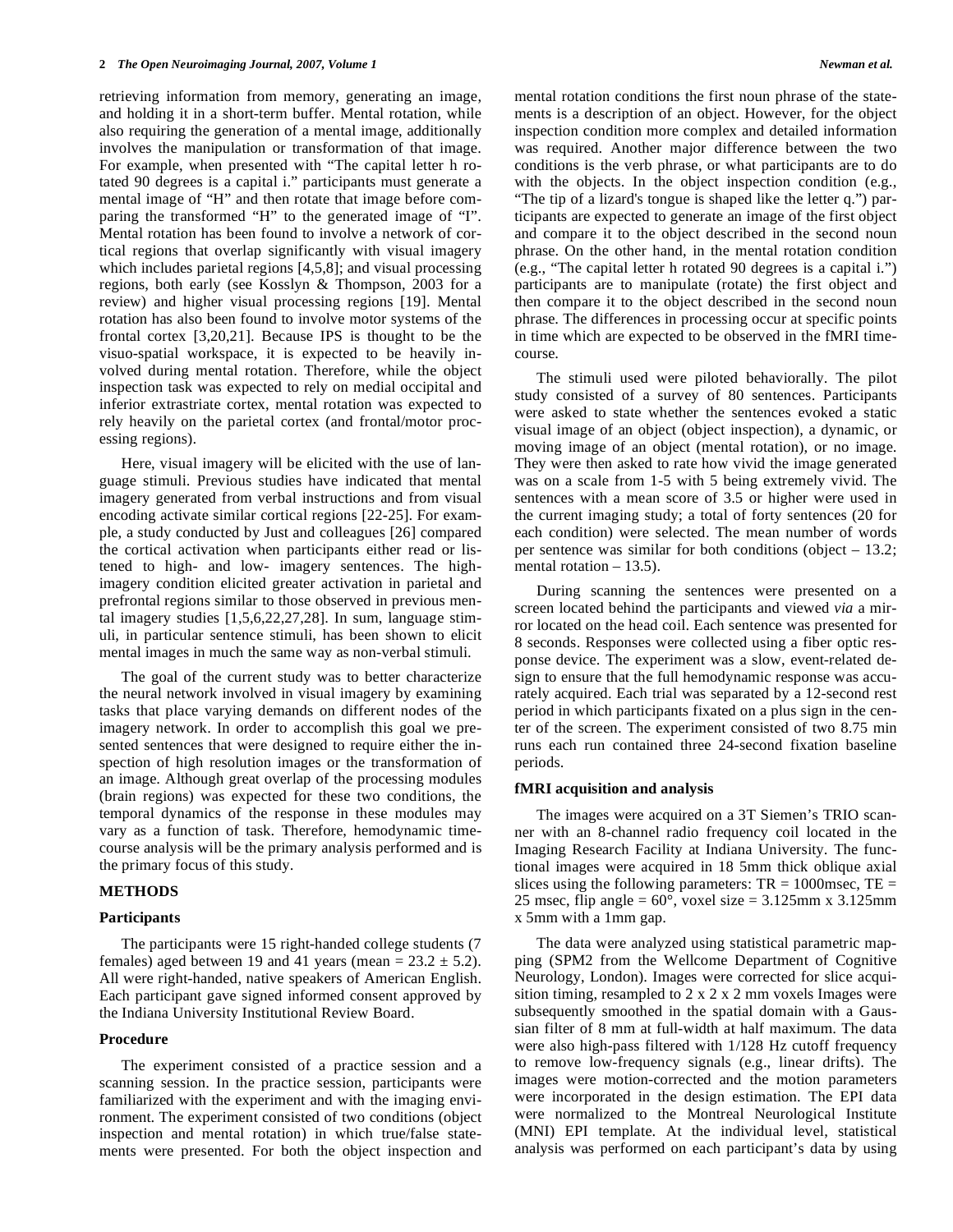#### *The Timecourse of Activation Within the Cortical Network Associated The Open Neuroimaging Journal, 2007, Volume 1* **3**

the general linear model and Gaussian random field theory as implemented in SPM2. Each event (trial) was convolved with a canonical hemodynamic response function and entered as regressors in the model [29].

 For the random effects analysis on group data, onesample t-tests were performed on contrast images (task versus fixation, static versus dynamic, and dynamic versus static) obtained from each individual analysis. Activated brain areas surviving FWE (family-wise error) correction with a threshold of  $p < 0.05$  and a cluster extent threshold of 6 voxels (~ were one voxel in the original image space) were rendered on a template brain in SPM2. The MNI coordinates associated with the peak activation within a cluster were transformed to Talairach coordinates. Talairach Daemon (http://ric.uthscsa.edu/projects/talairachdaemon.html) was used to obtain the location (Brodmann's area) of each cluster.

 Finally, timecourse analysis was performed. Regions of interest (ROIs) were defined as spheres (radius= 10 mm) with the center at the peak coordinates of the activation clusters obtained from the group composite maps. The MarsBar Matlab toolbox [30, http://marsbar.courceforge.net] was used to extract ROI data from each individual. Timecourses were collapsed across trials for each task condition for each participant and baseline corrected. An analysis of variance (ANOVA) was applied at each point in the timecourse to determine condition effects. A Bonferoni correction was applied to account for multiple comparisons.

# **RESULTS**

**Behavioral**. The results indicated that the time to respond to the mental rotation condition (M =  $5673.08 \pm$ 595.3) was significantly longer than the object inspection condition (M = 4705.8  $\pm$  513.6) [F(1,14) = 69.31, p<0.001].

#### **fMRI Activation**

**Conjunction Analysis**. A conjunction analysis was performed to determine the brain regions that were active during both conditions (see Fig. (**1**)). The regions that revealed significant overlap included: bilateral visual processing regions (both primary and secondary visual cortex) extending into the inferior temporal gyrus; a small region of the left BA7/40 of the parietal cortex; and a region of the left frontal cortex (BA6 extending inferiorly into BA44).

**Mental Rotation Minus Object Inspection**. A number of cortical regions were found to be more involved during mental rotation compared to object inspection. These regions included those that have been implicated in spatial processing – bilateral parietal regions (inferior parietal and the intraparietal sulcal regions), bilateral occipital/temporal regions, and the right prefrontal cortex – as well as the left premotor cortex (see Fig. (**2**) and Table **1**).

 **Object Inspection Minus Mental Rotation**. Although the mental rotation task was found to be more difficult than the object inspection task, based on the increase in reaction time, there were a number of cortical regions found to be more involved during object inspection compared to mental rotation. These regions included those that have been implicated in semantic processing – the inferior frontal cortex (BA 47) and the left superior frontal cortex – as well as the right cerebellum and the medial occipital cortex (lingual gyri), bilaterally (see Fig. (**2**) and Table **1**).



**Fig. (1).** The conjunction map that shows the common activation for object inspection and mental rotation.

 **Timecourse Analysis**. As expected, the two conditions activated a similar network of brain regions. However, the amount of activation within these regions was modulated by condition. This modulation can be seen easiest by examining the hemodynamic timecourse of activation. While there were a number of regions whose activation did not differentiate object inspection and mental rotation (e.g., early visual processing, regions of the inferior temporal cortex and a region of the right cerebellum, see Fig. (**3**)) there were others that did seem to activate more for one or the other condition. There were regions of the inferior temporal/occipital cortex, the medial superior extrastriate, the inferior frontal cortex, and the right cerebellum which revealed significantly more activation for the object compared to the mental rotation task (see Fig. (**4**)). Regions of the parietal cortex, inferior temporal/occipital cortex, and the prefrontal cortex revealed significantly more activation for the mental rotation compared to the object inspection condition (see Fig. (**5**)).

 While these results mirror the activation cluster data, the timecourses provide additional information. As can be observed, not only are there amplitude differences between conditions, in some cases the shape of the hemodynamic response is also quite different across conditions and brain regions. In most of the timecourses, the onset of activation is 4-5 seconds after stimulus onset and the activation peaks between 12 and 14 seconds after stimulus onset. However, there are some regions that show a delayed onset of the hemodynamic response (e.g., the right prefrontal cortex – BA 10), and other regions that show two activation peaks, an additional earlier peak about 7 seconds after stimulus onset (e.g., medial superior extrastriate – BA 19). Finally, there were regions that revealed different shaped hemodynamic responses relative to the condition (e.g., right parietal cortex – superior BA 40). These differences in the timecourse across regions and conditions are discussed below.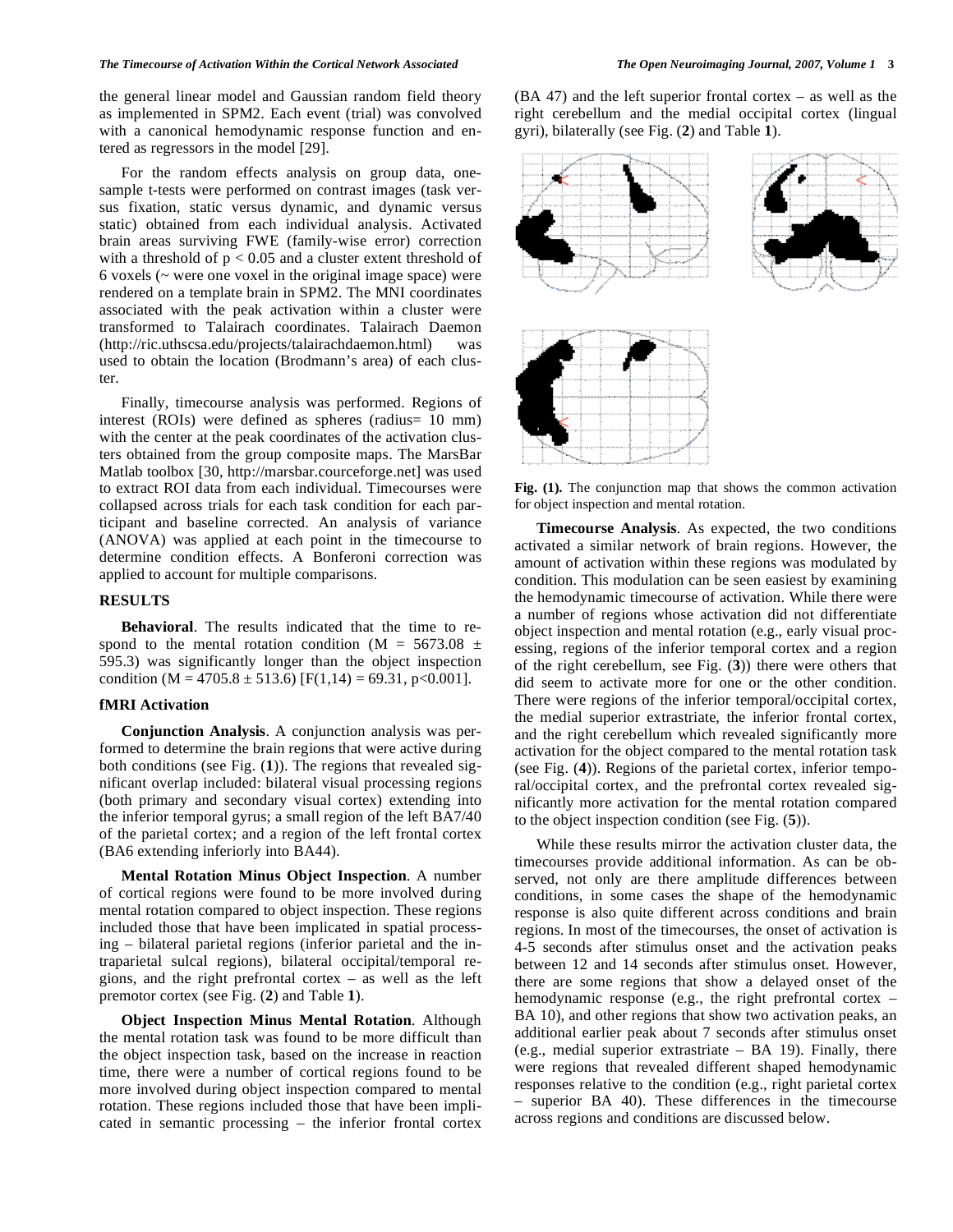Obect inspection - Mental rotation Mental rotation - Object Inspection

**Fig. (2).** The group map showing the mental rotation minus object inspection contrast on the left and the object inspection minus mental rotation contrast on the right.

| <b>Cluster</b>          |             |              |                            |       |                        |       |      |         |
|-------------------------|-------------|--------------|----------------------------|-------|------------------------|-------|------|---------|
|                         | <b>Size</b> | L/R          |                            | BA    | <b>MNI</b> Coordinates |       |      |         |
| <b>Region</b>           |             |              | <b>Anatomical Location</b> |       | x                      | y     | z    | Z Value |
| Prefrontal cortex       | 67          | $\mathbb{R}$ | Middle frontal gyrus       | 46    | 46                     | 38    | 24   | 5.65    |
|                         | 231         | L            | Middle frontal gyrus       | 6     | $-22$                  | $-8$  | 60   | 5.64    |
|                         | 18          | $\mathbb{R}$ | Superior frontal gyrus     | 10    | 40                     | 50    | 22   | 5.14    |
| Parietal cortex         | 1857        | L            | Supramarginal gyrus        | 40    | $-36$                  | $-50$ | 56   | 7.18    |
|                         | 1704        | $\mathbb{R}$ | Supramarginal gyrus        | 40    | 38                     | $-48$ | 52   | 6.52    |
| Temporal/Occipital Lobe | 65          | $\mathbb{R}$ | Middle occipital lobe      | 19/37 | 48                     | $-60$ | $-8$ | 5.5     |
|                         | 29          | L            | Inferior temporal lobe     | 19    | $-44$                  | -66   | $-4$ | 5.17    |
|                         | 22          | L            | Occipito-temporal cortex   | 19    | $-34$                  | $-76$ | 22   | 5.15    |

**Table 1. Mental Rotation Minus Object Inspection** 

# **DISCUSSION**

 Our findings show that the object inspection task and the mental rotation task elicited differential effects on the neural network responsible for visual imagery. While both object inspection and mental rotation rely on a common cognitiveneuroanatomical network, the current findings indicate that object inspection relies more heavily on object memory processing associated with the inferior extrastriate and the inferior frontal gyrus. Conversely, mental rotation is more computational in nature and relies more on processes associated with the parietal and frontal cortices. Below we have attempted to relate the timecourse differences across regions and conditions to specific computations.

# **Occipital/Temporal Cortex**

 There are a number of processing nodes within the visual cortex (e.g., early visual processing regions and regions within both the inferior and superior extrastriate) that appear to be involved in the current study. The involvement of early visual processing regions in the tasks used in the current experiment is expected due to the use of visual stimuli. No differential activation was predicted in these regions (BA17 and 18) and none was observed (see Fig. (**3**)). As shown, the timecourses for the object inspection and mental rotation conditions were very similar and lie almost exactly on top of each other.

 In addition to early visual processing regions, several regions of the extrastriate cortex were found to be involved in the imagery network. Interestingly, three different timecourse patterns were observed in extrastriate. In the regions that revealed a larger amplitude response for object inspection compared to mental rotation, the timecourse revealed two peaks (medial occipital regions including left and right lingual gyri and the medial superior extrastriate – see Fig. (**4A**-**C**). Both neuroimaging and lesion studies have implicated posterior ventral cortex, including inferior extrastriate (IES, which includes fusiform and lingual gyri), in object memory [12,13,32,33]. In fact, IES was found to be involved when subjects matched stimuli for semantic meaning as well as for structural properties suggesting that this occipital region is involved in a common memory network [32]. An explanation for the involvement of IES in object memory is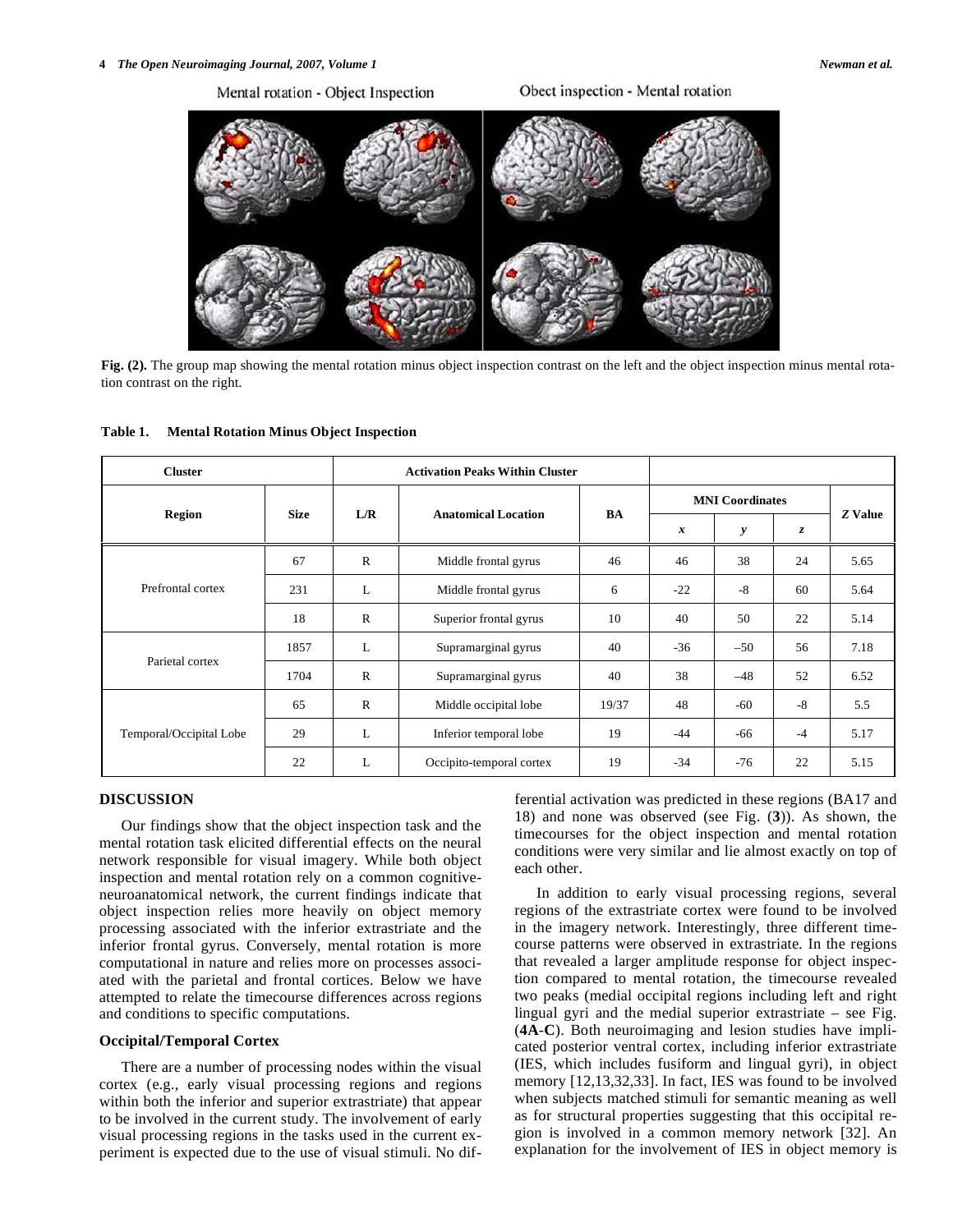

**Fig. (3).** The timecourse data from regions that revealed no condition differences. These regions were located within early visual processing regions. The coordinates indicate the location of the cluster centroid.



**Fig. (4).** The timecourse data from regions that revealed a larger response to object inspection compared to mental rotation. The coordinates indicate the location of the cluster centroid. Error bars represent 95% confidence intervals based on the pooled Mse from the corresponding ANOVA [31].

that the region is involved in the processing of high-level perceptual descriptions of objects [13]. Again, in the current study the IES, specifically the bilateral lingual gyri, was found to be more involved during object imagery and it revealed the two-peak timecourse.

 The early peak may be related to retrieving from memory information about the objects depicted in the question while the later peak may be related to evaluating the information retrieved and responding. Although both conditions elicited a response from the lingual gyri, the response was significantly greater for the object inspection compared to the men-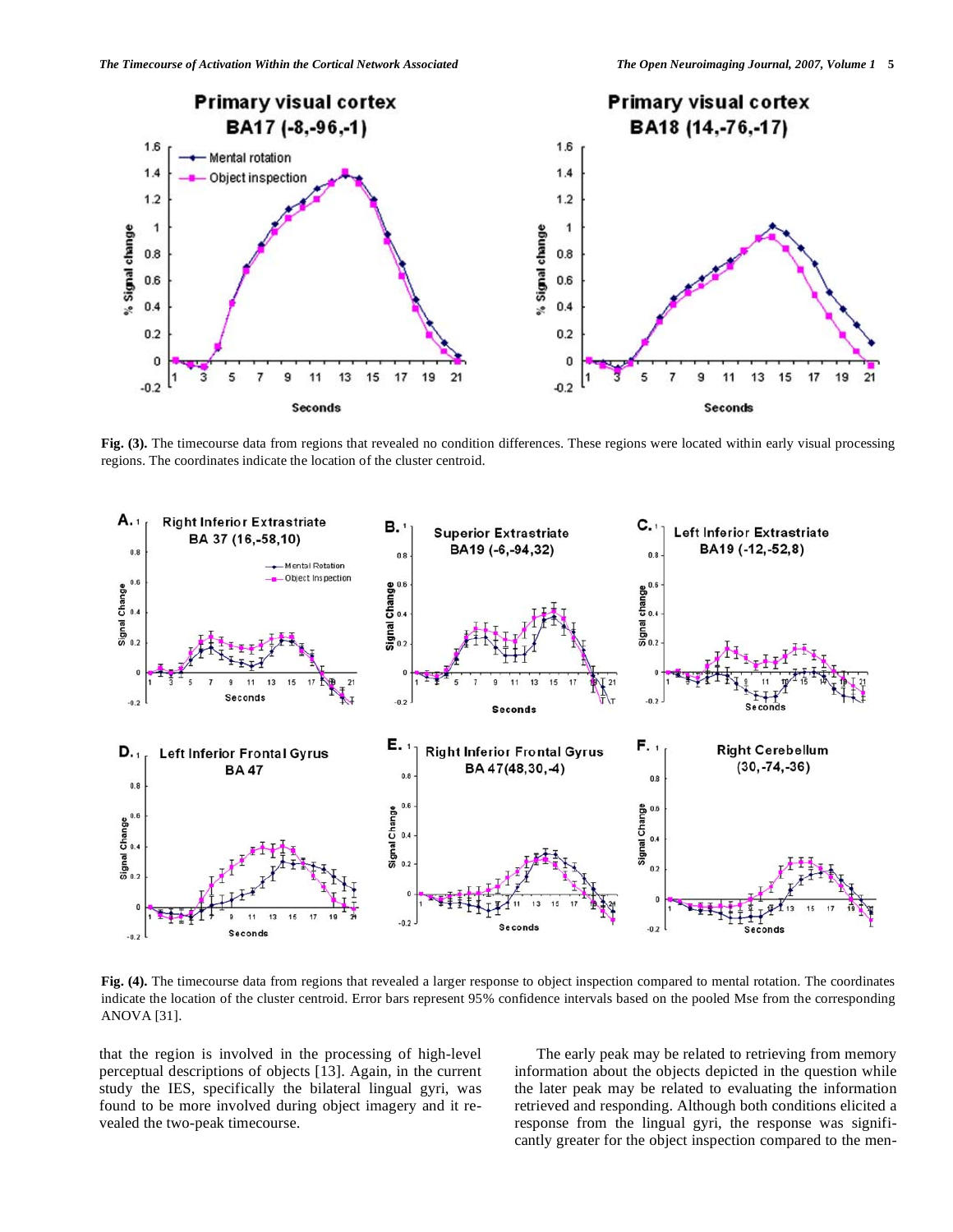| <b>Cluster</b>    |             | <b>Activation Peaks Within Cluster</b> |                            |           |                        |       |               |                |
|-------------------|-------------|----------------------------------------|----------------------------|-----------|------------------------|-------|---------------|----------------|
|                   | <b>Size</b> | L/R                                    | <b>Anatomical Location</b> | <b>BA</b> | <b>MNI</b> Coordinates |       |               |                |
| <b>Region</b>     |             |                                        |                            |           | x                      | y     | $\mathcal{Z}$ | <b>Z</b> Value |
|                   | 63          | L                                      | Inferior frontal gyrus     | 47        | $-44$                  | 28    | $-14$         | 5.54           |
| Prefrontal cortex | 54          | L                                      | Superior frontal gyrus     | 8         | $-8$                   | 42    | 52            | 5.39           |
|                   | 11          | $\mathbb{R}$                           | Inferior frontal gyrus     | 47        | 48                     | 30    | $-4$          | 5.38           |
|                   | 143         | L                                      | Lingual gyrus              | 30/19     | $-12$                  | $-52$ | 8             | 5.64           |
| Occipital Cortex  | 16          | $\mathbb{R}$                           | Lingual gyrus              | 30/19     | 16                     | $-58$ | 10            | 5.07           |
|                   | 45          | L                                      | Superior Extrastriate      | 19        | $-6$                   | $-94$ | 32            | 5.34           |
| Cerebellum        | 132         | $\mathbb{R}$                           | Posterior lobe             |           | 30                     | $-74$ | $-36$         | 5.52           |

**Table 2. Object Inspection Minus Mental Rotation** 

tal rotation condition. This may reflect a more detailed, intensive search through memory for the object inspection condition. A similar pattern of activation was observed in this region in a previous study comparing haptic and visual imagery [34]. In that study greater reliance on the IES was observed during imagery of haptic object properties such as roughness and hardness compared to visual properties like shape and size. There the explanation for the difference in the involvement of IES was that making material judgments required the retrieval of more detailed object information from memory. A similar explanation can be given here in that the object inspection condition relies on the retrieval of more detailed object attributes than does mental rotation, which relies primarily only on shape information.

 The more lateral regions of the occipital cortex, extending into the left middle temporal gyrus, unlike the medial occipital regions, showed a greater response to the mental rotation than the object inspection condition. The inferior occipito-temporal cortex revealed a hemodynamic timecourse that peaked 14 seconds after stimulus onset (see Fig. (**5A-C**)). The region is similar to the location (similar Talairach coordinates) found in previous object processing tasks focusing on shape, the lateral occipital complex [35- 38]. One possible explanation for the current result is that although shape processing is a component of both object inspection and mental rotation, the mental rotation condition relies more on shape information. In addition, the manipulation component of the mental rotation task may be expected to place an additional demand on the shape orientation processing associated with the lateral occipital complex. There is some evidence to support this hypothesis. For example, in a recent mental rotation study using Cooper figures [39] of varying shape complexity, it was found that the activation in a similar region of the occipito-temporal cortex revealed not only main effects of shape complexity and amount of rotation, but also an interaction between the shape complexity and the amount of rotation [19]. These results indicate that shape processing is affected by mental rotation and suggests that the greater involvement of the region during the task in the current study may be due to the manipulation demands of the condition.

# **Parietal Cortex**

 Several studies have shown that the region at the junction of the superior and inferior parietal cortex, the intraparietal sulcus (IPS), is involved in visuo-spatial processing, particularly when that image is manipulated. For example, the region has been routinely found to be activated during mental rotation tasks [4,5,19,24,27]. In the current study greater activation was observed in this region, bilaterally, for mental rotation compared to the object inspecition condition. The focus of that activation can be found in the superior portion of BA40, bilaterally. Interestingly, when examining the timecourses, these regions not only revealed a much larger amplitude response for mental rotation compared to object inspection, but the activation onset begins much earlier for mental rotation (see Fig. (**5D**,**E**)). Again, this seems to indicate that the regions are involved in "determining the answer" (manipulation) for mental rotation, but only involved late (during evaluation and responding) for object inspection. While the parietal region has been found to be involved in mental rotation, it has also been found to be linked to image generation as well [6]. It may be that the early response for the spatial condition is associated with the generation and rotation of objects. For object inspection it may be that image generation occurs later, after the object properties have been extracted from memory. This hypothesis would account for the condition timecourse differences within the parietal cortex. However, further studies are necessary to disambiguate these two processes.

#### **Prefrontal Cortex**

 The prefrontal cortex, including bilateral BA 6 and right BA 10, was found to be more involved during mental rotation than object inspection. These regions have been long associated with spatial working memory processing [40-42]. For example in a study examining a group of stroke patients with lesions to the right middle frontal gyrus (which includes BA 10), it was found that these patients were impaired in their ability to keep spatial information on-line during the Corsi block-Tapping task [40]. In the current study onset of the hemodynamic timecourse in BA10 appears to occur late in the trial for both imagery conditions, during the evaluation and response portion of the trial (see Fig. (**5I**)). It may be that the region is involved in maintaining the visual images of the objects in memory.

 In addition to BA 10, activation was also observed in BA 6 in and around the superior frontal sulcus, bilaterally. As mentioned above, these regions have been linked to spatial processing and have been observed during several visuo-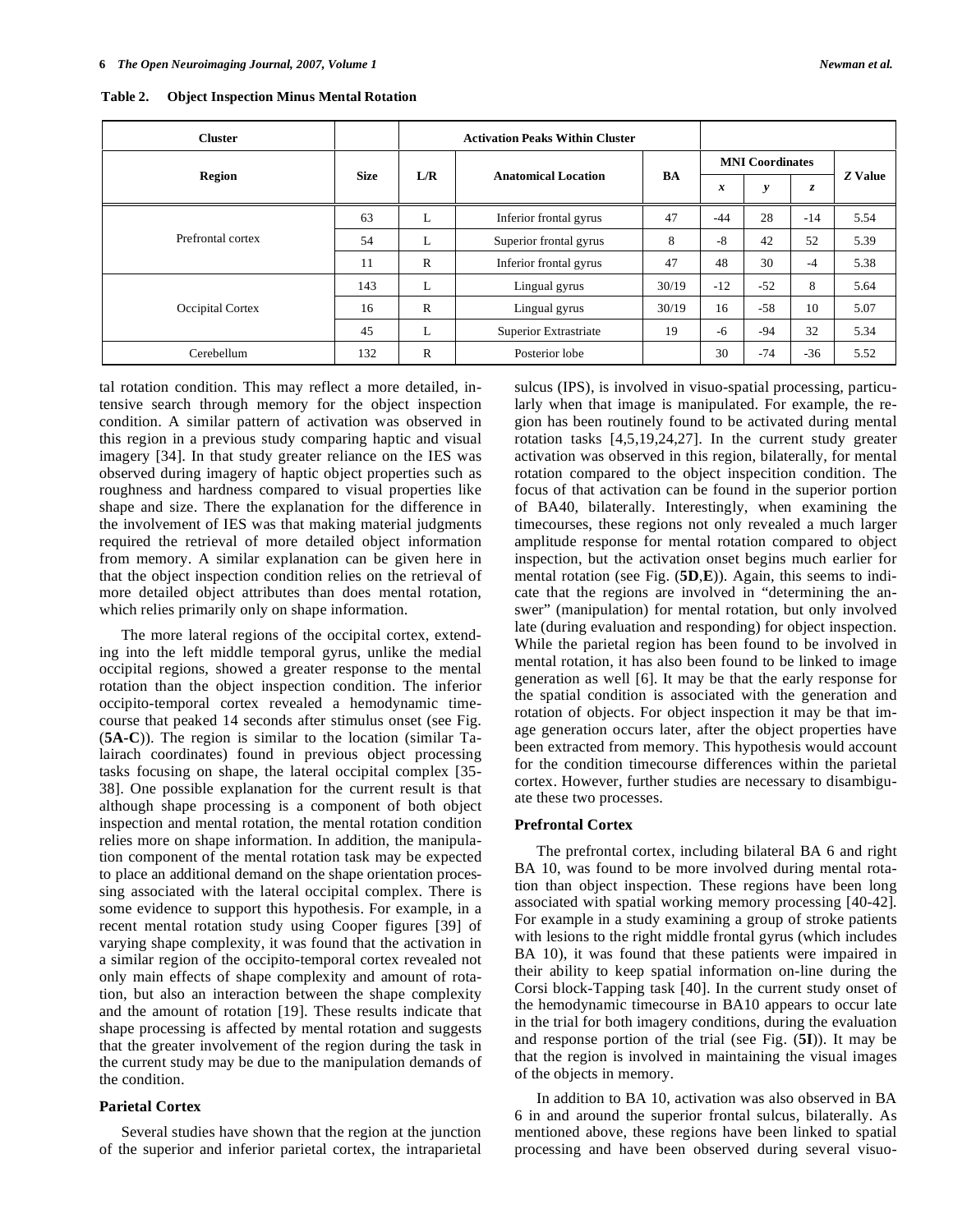

**Fig. (5).** The timecourse data from regions that revealed a larger response to mental rotation compared to object inspection. The coordinates indicate the location of the cluster centroid. Error bars represent 95% confidence intervals based on the pooled Mse from the corresponding ANOVA [31].

spatial tasks. Portions of premotor cortex lies in BA6. As stated earlier, previous studies of the mental rotation task have found the involvement of motor processing regions [3,20,21]). In addition to mental rotation, another visuospatial task that has consistently recruited BA 6 is the Tower of London [TOL; 43,44]. In a TOL study in which goal hierarchy was manipulated while leaving the minimum number of moves constant, activation within bilateral BA 6 was observed [44]. This activation was thought to be associated with the spatial manipulation requirements of the task. Here, the involvement of BA 6 occurs early during the mental rotation trial, as indicated by the early onset of the hemodynamic timecourse (see Fig. (**5G**,**H**)). In the case of the mental rotation task the early processing may be related to the imaged movement of the objects. This fits in well with its previously hypothesized role.

# **Left Inferior Frontal Cortex**

 In addition to the involvement of the medial occipital regions, object inspection also elicited a greater response from prefrontal regions, particularly those that have been associated with semantic memory processing, the inferior frontal gyrus. Neuroimaging studies examining single word processing (e.g., verb generation tasks) have found that the inferior frontal gyrus, particularly BA47, is involved in semantic memory processing [14,15,45]. Petersen and colleagues [46], for example, examined a task in which subjects monitored a word list for instances of dangerous animals. Relative to a passive viewing baseline task, activation at or near BA 47 was found providing evidence for its role in semantic memory. In addition, during a verbal imagery task in which subjects listened to spatial words (e.g., "rotate") and used them to assemble mental images, no inferior frontal gyral activation was detected [22]. This suggests that left BA47, as has been suggested previously [14], may be involved in controlled semantic retrieval processes; meaning the strategic retrieval and/or manipulation and evaluation of stored information. Furthermore, although both object inspection and mental rotation require the retrieval of information from memory, given that more detailed object attributes must be retrieved during object inspection, it may be expected that a greater degree of controlled retrieval processes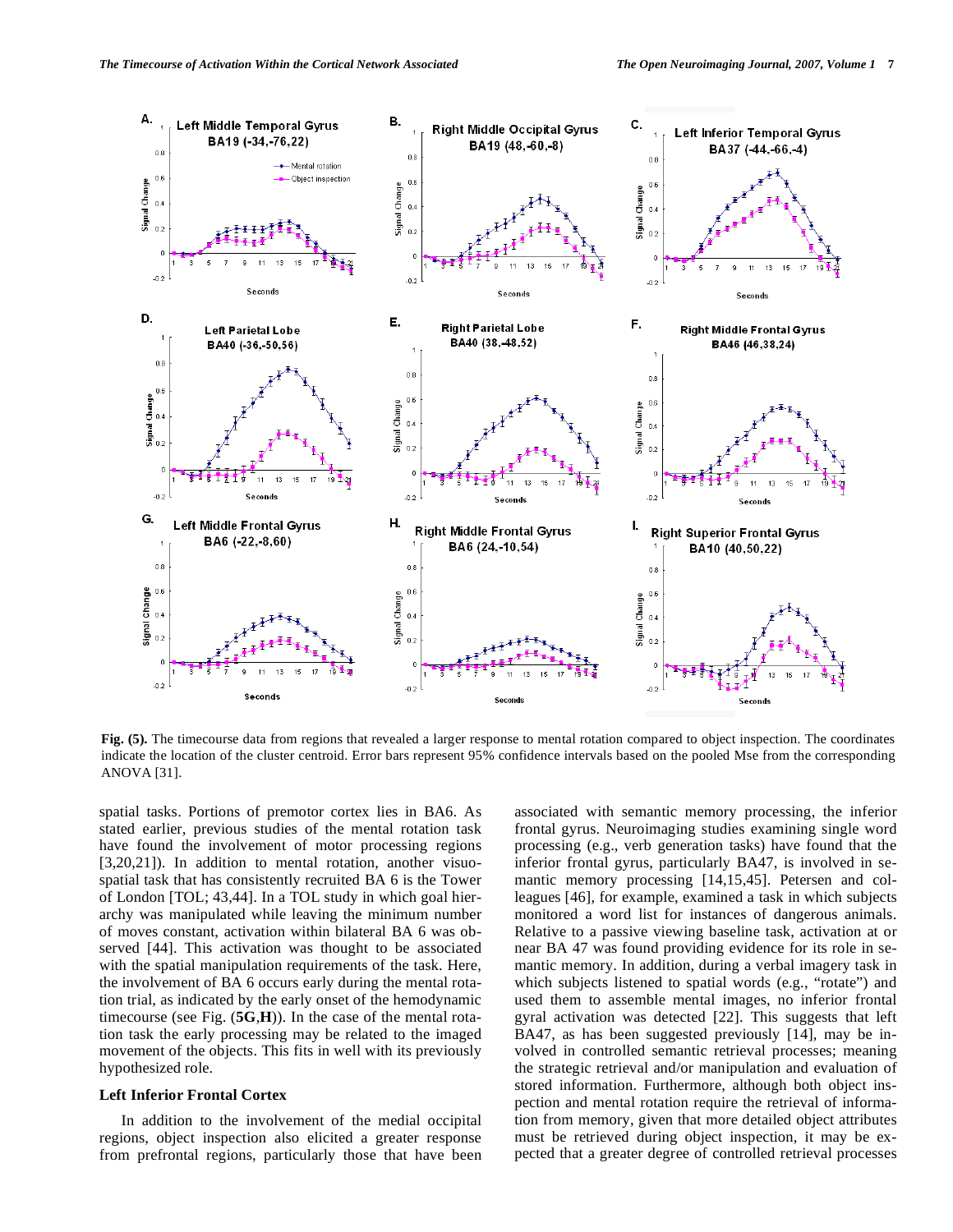is required for object imagery. The hemodynamic timecourse data also provides some evidence for this hypothesis. Left BA47 shows a much faster rise time for the object inspection compared to the mental rotation condition, suggesting that it is more involved early (when retrieving information) for object inspection and only later (when evaluating and responding) during mental rotation (see Fig. (**4D**)).

# **Cerebellum**

 The right posterior lobe of the cerebellum, like the inferior frontal gyrus, revealed greater involvement for object inspection than mental rotation. The cerebellum has primarily been linked to motor processing. The timecourse observed in the cerebellum appears to support that associated function in that the activation onset is late for both conditions, when subjects would be making a motor response (see Fig. (**4F**)). However, several recent studies have suggested that the cerebellum is involved in a number of cognitive functions including object naming [47] and verbal working memory [48-50]. For example, in a study using transcranial magnetic stimulation (TMS) to disrupt the functioning of the right cerebellum in healthy adults, a decrease in the performance of a verbal working memory task was observed [50]. It has been suggested that the right cerebellum works together with the left inferior frontal gyrus during verbal working memory. However, further studies are required to determine the precise role of the cerebellum in imagery.

## **CONCLUSIONS**

 The current study is unique in that it takes advantage of the dynamic recruitment of processing modules within a trial by examining the temporal dynamics of the hemodynamic response. Here these temporal dynamics were used to characterize the processing associated with the individual nodes within the visual imagery neurocognitive network. By doing so, the cognitive processing differences between object inspection and mental rotation become clearer as well as the functional roles of the cortical regions that make up the visual imagery network. To summarize the current findings, object inspection has been found to rely more on the controlled access to stored object knowledge and therefore more strongly recruits medial extrastriate regions and the inferior frontal gyrus. Conversely, mental rotation has been found to rely more heavily on spatial manipulation processes associated with the parietal and frontal cortex.

 The timecourse data presented here provide support for a set of operating principles for cortical computation put forth by Newman and Just [51]. One of the principles is that the topology (cortical composition) of neurocognitive networks associated with a given task changes dynamically, adapting itself to the demands of that task. This suggests that the involvement of the processing nodes within a network may be expected to vary not only in their level of involvement (measured by activation amplitude), but also in the temporal dynamics of their involvement (determined by the shape of the hemodynamic timecourse). Here three distinct timecourses were observed across regions and conditions. These differences are thought to be due to fluctuations in computational demand. This is important because it suggests that examining the shape of the hemodynamic response may be as informative as examining its amplitude.

 These timecourse results also bring into question the use of the canonical hrf in fMRI data analysis. Although the "canonically shaped" hrf was used in the SPM analysis to choose the activation clusters to examine, when the timecourses were extracted they did not all have a canonical shape. In a previous study examining the mental rotation task Ecker *et al*. (2006) observed this very problem stating that "none of the conventionally used fitting functions (e.g., gamma variate fitting function) provided an adequate fit to the observed HRFs" [3, pg. 442]. Because of this poor fit, examining the hemodynamic timecourse is important. This finding also implies that some regions that are actually involved during task performance may be missed because its shape does not adequately fit the canonical hrf shape.

# **ACKNOWLEDGEMENTS**

 I would like to thank Thomas Burns, Jr., and John Greco for all of their help with data collection. This research was supported in part by the Indiana METACyt Initiative of Indiana University, funded in part through a major grant from the Lilly Endowment, Inc.

#### **REFERENCES**

- [1] Kosslyn SM, Pascual-Leone A, Felician O, *et al*. The role of area 17 in visual imagery: convergent evidence from PET and rTMS. Science 1999; 284: 167.
- [2] Kline I, Paradis AL, Poline JB, Kosslyn SM, LeBihan D. Transient activity inhuman calcarine cortex during visual imagery. J Cogn Neurosci 2000; 12(Suppl. 2):15.
- [3] Ecker C, Brammer MJ, David AS, Williams SC. Time-resolved fMRI of mental rotation revisited-dissociating visual perception from mental rotation in female subjects. NeuroImage 2006; 32: 432.
- [4] Carpenter PA, Just MA, Keller TA, Eddy WF, Thulborn KR. Graded functional activation in the visuo-spatial system with the amount of task demand. J Cogn Neurosci 1999; 11:9-24.
- [5] Just MA, Carpenter PA, Maguire M, Diwadkar V, McMains S. Mental rotation of objects retrieved from memory: An fMRI study of spatial processing. J Exp Psychol Gen 2001; 130: 493.
- [6] Ishai A, Ungerleider LG, Haxby JV. Distributed neural systems for the generation of visual images. Neuron 2000; 28: 979.
- [7] Newman SD, Just MA, Carpenter PA. Synchronization of the human cortical working memory network. NeuroImage 2002; 15: 810.
- [8] Harris IM, Egan GF, Sonkkila C, Tochon-Danguy HJ, Paxinos G, Watson JD. Selective right parietal lobe activation during mental rotation: a parametric PET study. Brain 2000; 123: 65.
- [9] D'Esposito M, Deter JA, Aguirre GK, *et al*. A functional MRI study of mental imagery generation. Neuropsychologia 1997; 35: 715.
- [10] Farah MJ, Levine DN, Calvanio R. A case study of mental imagery deficit. Brain Cogn 1988; 8: 147.
- [11] Suchan B, Yaguez L, Wunderlich G, *et al*. Neural correlates of visuospatial imagery. Behav Brain Res 2002; 131: 163.
- [12] Kraut MA, Kremen S, Moo LR, Segal JB, Calhoun V, Hart J. Object activation in semantic memory from visual multimodal feature input. J Cogn Neurosci 2002; 14: 37.
- [13] Humphreys GW. Object recognition: The man who mistook his dog for a cat. Curr Biol 1996; 6: 821.
- [14] Wagner AD, Blagoev EJ, Clark J, Poldrack RA. Left Prefrontal Cortex Guides Controlled Semantic Retrieval. Neuron 2001; 31: 329.
- [15] Gabrieli JDE, Desmond JE, Demb JB, *et al*. Functional magnetic resonance imaging of semantic memory processes in the frontal lobes. Psychol Sci 1996; 7: 278.
- [16] Kosslyn SM. Information representation in visual images. Cogn Psychol 1975; 7: 341.
- [17] Kosslyn SM. Can imagery be distinguished from other forms of internal representation? Evidence from studies of information retrieval time. Mem Cogn 1976; 4: 291.